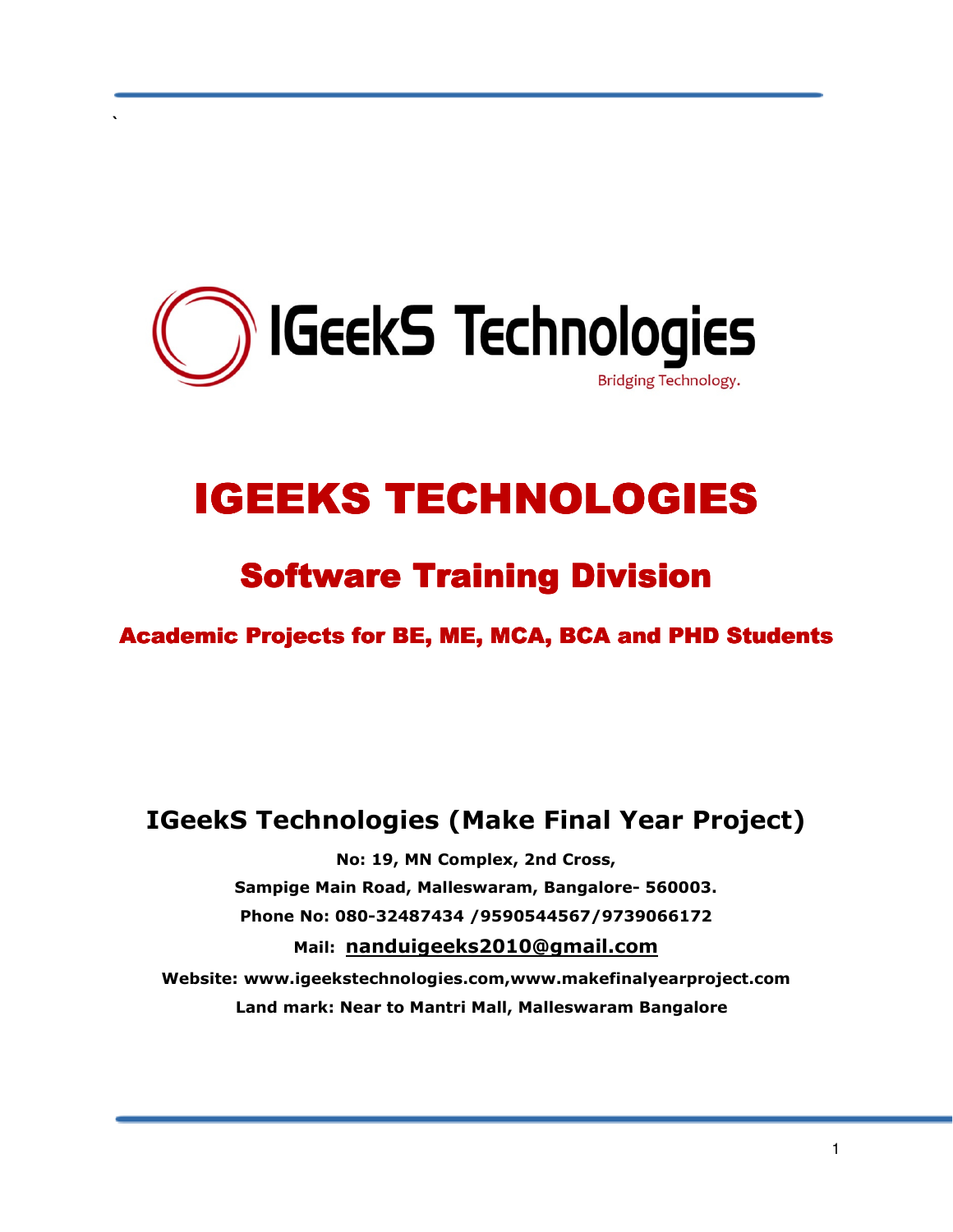# MECHANICAL PROJECTS

#### FABRICATION PROJECTS

- 1. HYBRID POWER GENERATION (SOLAR AND WIND) FOR OPTIMIZING MOTOR AND LIGHT
- 2. HOVER CRAFT MODULE
- 3. QUADCOPTER
- 4. FLYWHEEL BASED REGENERATIVE BREAKING
- 5. AUTOMATIC CONVEYOR BELT WITH PICK AND PLACE AND DIGITAL COUNTER.
- 6. AUTOMATIC GUN FIRRING SYSTEM FOR MILITARY APPLICATION.
- 7. PUSH OPERATED SPRAY PUMP, MECHANICAL FABRICATION PROJECT
- 8. EFFICIENT POWER GENERATION AND MULTI PURPOSE OPRIMIZATION
- 9. PICK AND PLACE ROBOT WITH GRIPPER
- 10. SMART WINDOW
- 11. MECHANICAL REAL TIME CAN CRUSHER
- 12. PEDAL OPERATED HACKSAW MACHINE
- 13. RESCUE DEVICE TO SAVE INFANTS STRUCK IN DEEP PITS
- 14. HAND OPERATED MECHANICAL RECLINER
- 15. PIPE INSPECTION ROBOT
- 16. MOTOR VIBRATION CHECKER WITH SENSOR AND SPEED DISPLAY
- 17. DESIGN OF MULTIPLE APPLICATION AIRPLANE.
- 18. ROBOTIC AID FOR COMMANDO OPERATIONS
- 19. SMART DESIGN BASED HYDRO POWER GENERATION
- 20. WIND POWER UTILIZATION FOR CAR ANNUNCIATOR
- 21. FOOT STEP BASED POWER GENERATION.
- 22. ROBOTIC PICK AND PLACE.
- 23. DESIGN AND DEVELOPMENT OF PNEUMATIC RIVITING MACHINE
- 24. DEVELOPMENT OF COLOR SENSOR APPLICATION FOR INDUSTRIAL USE.
- 25. PNEUMATIC BASED CRANCE(TWO/FOUR)CYLINDERS.
- 26. PORTABLE HYDRAULIC CRANE
- 27. PNEUMATICS BASED PICK AND PLACE.
- 28. KROTO FINDER.
- 29. SMART WINDOW.
- 30. SOLAR OPERATED DRILL MACHINE.
- 31. HUMP POWER GENERATOR.
- 32. GYM POWER GENERATOR.
- 33. FIRE EXTINGUISING OR FIRE FIGHTING ROBOTIC VEHICLE WITH RF TECHNOLOGY
- 34. TRACKING OF SOLAR ENERGY ACCORDING TO TIME WITH LIGHTNING SYSTEM.
- 35. AUTOMATIC GUN FIRING ROTATION FOR INDIAN ARMY.
- 36. SOLAR OPERATED CUTTING MACHINE.
- 37. AUTOMATIC AND REMOTE CONTROLLER SCREW JACK.
- 38. SOLAR CELL OPERATED MOTOR CYCLE.
- 39. LIFE SAVER FOR INDUSTRIES MACHINE.
- 40. AUTOMATIC 2,3 AND 4 POINT DRILL MACHINE.
- 41. PNEUMATIC BASED NIPPER FOR MECHANICAL INDUSTRIES
- 42. SOLAR POWER CONSERVATION WITH CHARGE CONTROLLER.
- 43. SUBMARINES REMOTE CONTROLLED/AUTOMATIC FOR NAVY.
- 44. WIND MILL OPERATED DRILLING MACHINE.
- 45. INTELLIGENT COMBAT ROBOT.
- 46. AUTOMATIC PAGE TURNER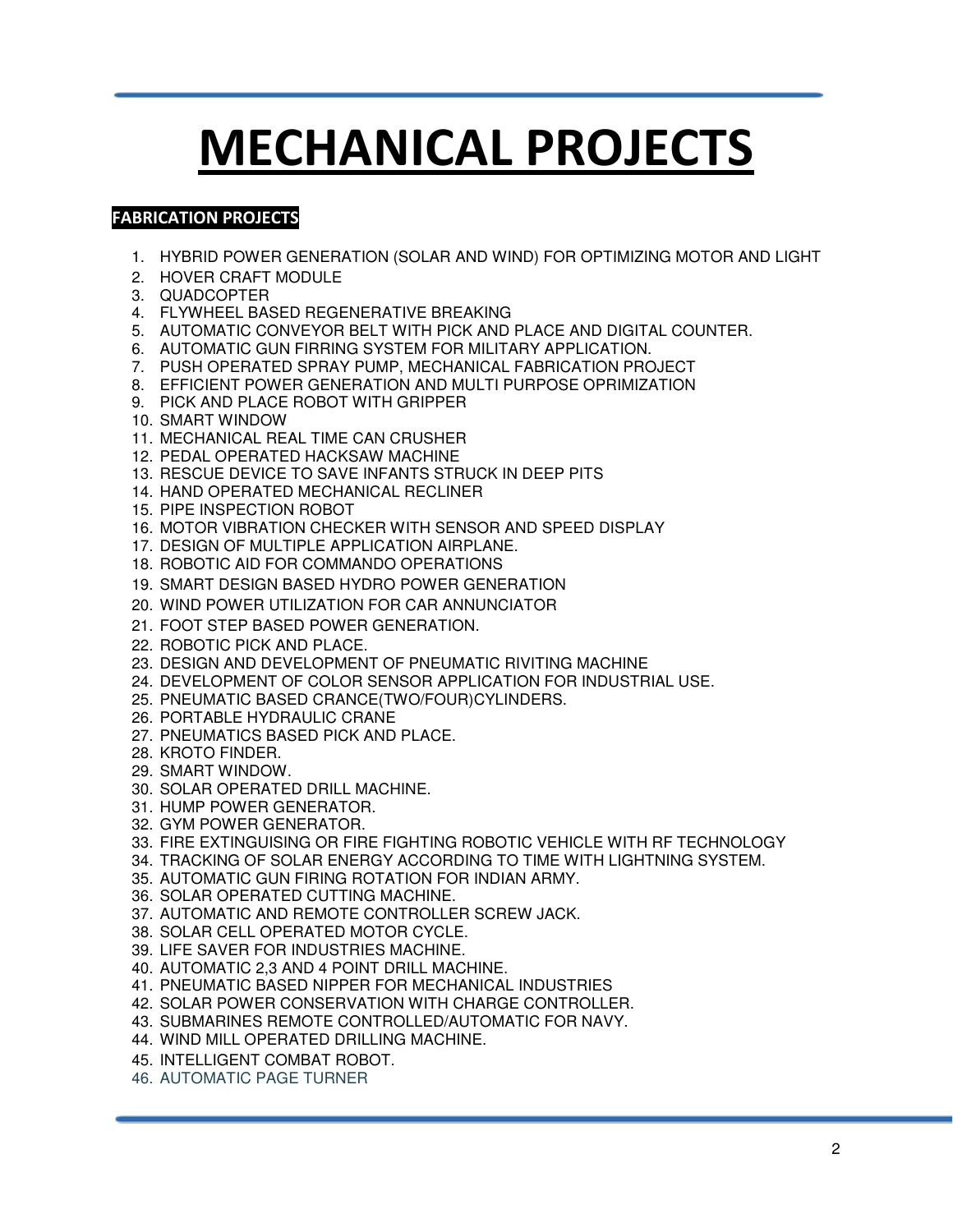- 47. MULTILEVEL CAR PARKING LIFT USING MCU
- 48. WIRELESS HAPTIC COMMUNICATION IN REAL TIME ENVIRONMENT USING MECHANICAL **HAND**
- 49. DIGITAL COUNTING MACHINE IMPLEMENTING CONVEYORS USING METAL DETECTION SENSOR (FABRICATION)
- 50. REGENERATIVE BREAKING (ELECTRIC).
- 51. AUTOMATED METRO TRAIN
- 52. SAFEST SAW MILL.
- 53. RECYCLING OF CAR-WASH WASTE WATER.
- 54. SMART FOOT POWER GENERATION ON FLATFORM
- 55. UN MANNED RAILWAY GATE AUTOMATIC OPENING AND CLOSING.
- 56. VEHICLE CRANE AUTO/REMOTE CONTROLLED FOR 1KG WEIGHT.
- 57. DESIGN OF SOLAR DRYER
- 58. OPTIMIZATION OF POWER TURBINE NETWORK.
- 59. REALTIME THREADMILL BASED POWER GENERATION AND OPTIMIZATION
- 60. WATER PUMP RECIPROCATING.
- 61. CAR THEFT AND ACCIDENT PREVENTER.
- 62. PORTABLE CRANE.
- 63. PICK TO PLACE ROBO USING A COMPUTER TROUGH WIRELESS.
- 64. WIND POWER GENERATOR.
- 65. SOLAR TRACING SYSTEM WITH WATER PUMP.
- 66. WIND MILL OPERATED DRILLING MACHINE.
- 67. WIND MILL OPERATED CUTTING MACHINE.
- 68. INTELLIGENT COMBAT ROBOT.
- 69. LIGHT FINDER ROBOTIC VEHICLE.
- 70. LINE FOLLOWING ROBOT WITH FORK LIFT
- 71. MOBILE CONTROLLED ROBOT.
- 72. UNMANNED FIGHTER.
- 73. RENEWABLE ENERGY BASED WASHING MACHINE.
- 74. AGRI CUTTER.
- 75. SOLAR SPRAYER.
- 76. PEDALOPERATED WASHING MACHINE.
- 77. SOLAR AIR HEATER.
- 78. GLASS CLEANING ROBOT.
- 79. WHITE BOARD CLEANING ROBOT.
- 80. WHEEL CHAIR CUM STRECTHER (REMOTE OPERATED).
- 81. SOLAR, PEDAL AND BATTERY OPERATED WASHING MACHINE.
- 82. PNEMATIC RAMMING MACHINE.
- 83. DUAL AXIS SOLAR TRACKING SYSTEM.
- 84. BIOGAS DIGESTOR.
- 85. 3 IN 1 POWER GENERATING MODEL (SOLAR, RAIN AND WIND).
- 86. SOLAR TRACKING SYSTEM WITH PANEL CLEANING MECHANISM.
- 87. HAPTIC ROBOTIC ARM.
- 88. MULTI-PURPOSE OR 3 IN 1 MECHANICAL MACHINE (DRILL,SHAPING AND HACKSAW).
- 89. ROBOTIC CRANE WITH UP/DOWN & CIRCULAR MOTION
- 90. BIOGAS FURNACE USING CORN COMB
- 91. PNEUMATIC DISC BRAKE
- 92. IMAGE PROCESSING BASED PC INSPECTION ROBOT
- 93. SOLAR OPERATED AUTOMATIC RAIN WIPER
- 94. AUTOMATED GREEN HOUSE MONITORING SYSTEM
- 95. MULTI OPERATIONAL AGRI ROBOT
- 96. VOICE OPERATED WHEEL CHAIR
- 97. EFFICIENT CAR PARKING SYSTEM FOR FOUR WHEELER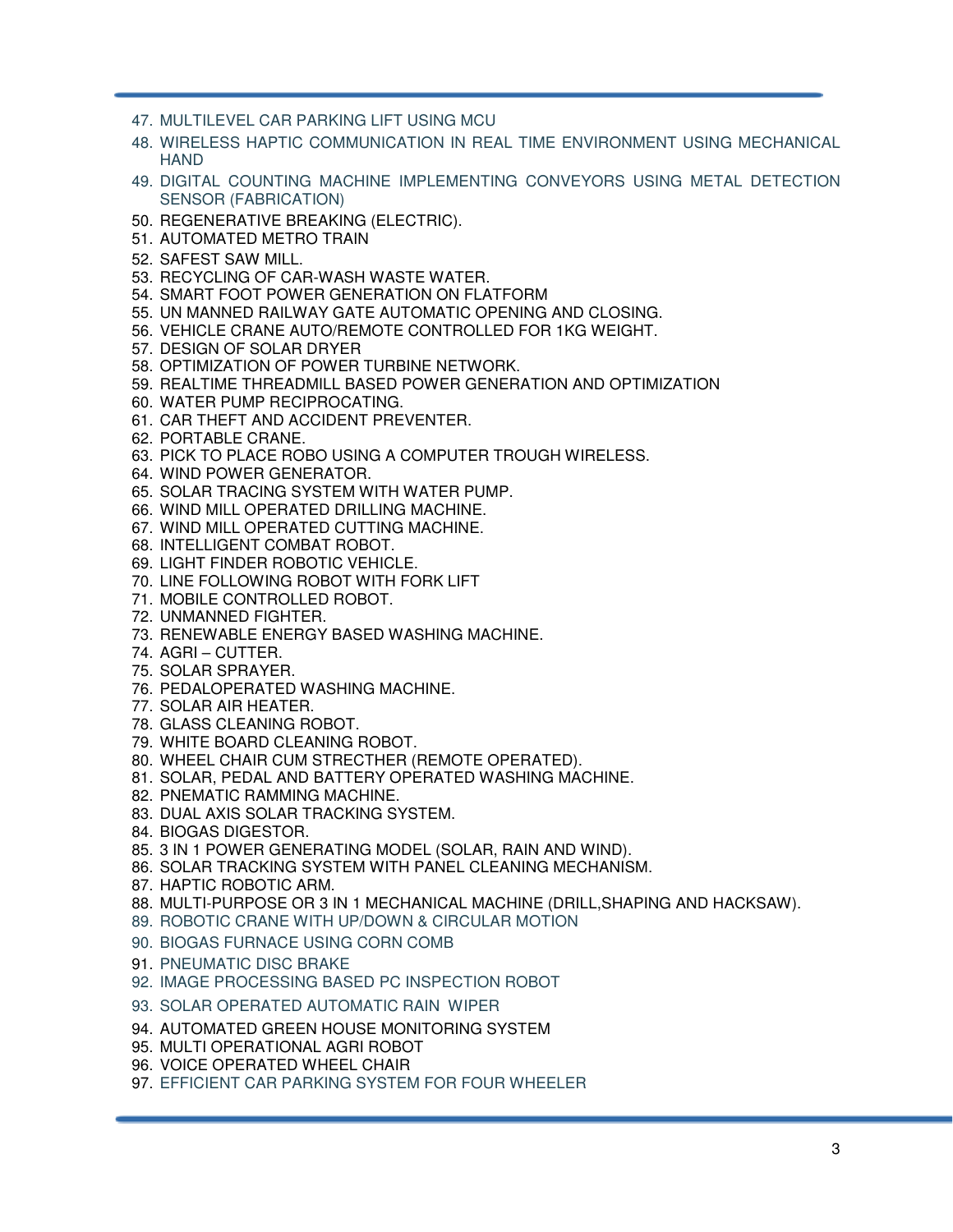98. FABRICATION OF AUTOMATIC FOOT DUST CLEANING MACHINE

99. INTELLIGENT ROBOTIC WHEEL CHAIR FOR SPECAILITY WITH KEY OPERATIONS AND ADVANCED PATH PLANNING AND ROUTING SYSTEM

100. FABRICATION FIRE SENSING AND FIGHTING ROBOT

Mechatronics Project List 2015-2016

2\_LINE FOLLOWER ROBOT

6\_AUTOMATIC DOOR OPENING USING PIR

10\_VEHICLE TRACKING USING GPS AND GSM

11\_HOME SECURITY AND AUTOMATION USING GSM

- 12\_INDUSTRIAL COOLING SYSTEM
- 12\_A\_INDUSTRIAL COOLING SYSTEM
- 13\_AUTOMATIC LIGHTNING AND COOLING SYSTEM
- 14\_SMS BASED NOTICE BOARD USING GSM
- 15\_RF BASED TEMPERATURE AND HUMIDITY MONITORING SYSTEM
- 19\_WIRELESS DOOR MONITERING
- 21\_A\_AUTOMATIC HIGHWAY SIGNALLING SYSTEM ALONG WITH SPEED

CONTROLLING

26\_AUTOMATIC RAILWAY SIGNALLING SYSTEM

31\_DENSITY BASED TRAFFIC SIGNAL CONTROL

- 39\_FIRE SENSING ROBOT
- 43\_REMOTE FIRING ROBOT

46\_Speech based wheel chair control for physically challenged person using Android Bluetooth

technology

- 50\_Toll Collection System using RFID
- 51\_Metal Detecting Robot
- 52\_PICK AND PLACE ROBOT

52\_A\_RF BASED PICK AND PLACE ROBOT

- 53\_SMART PARKING SYSTEM
- 54\_SMS BASED IRRIGATION SYSTEM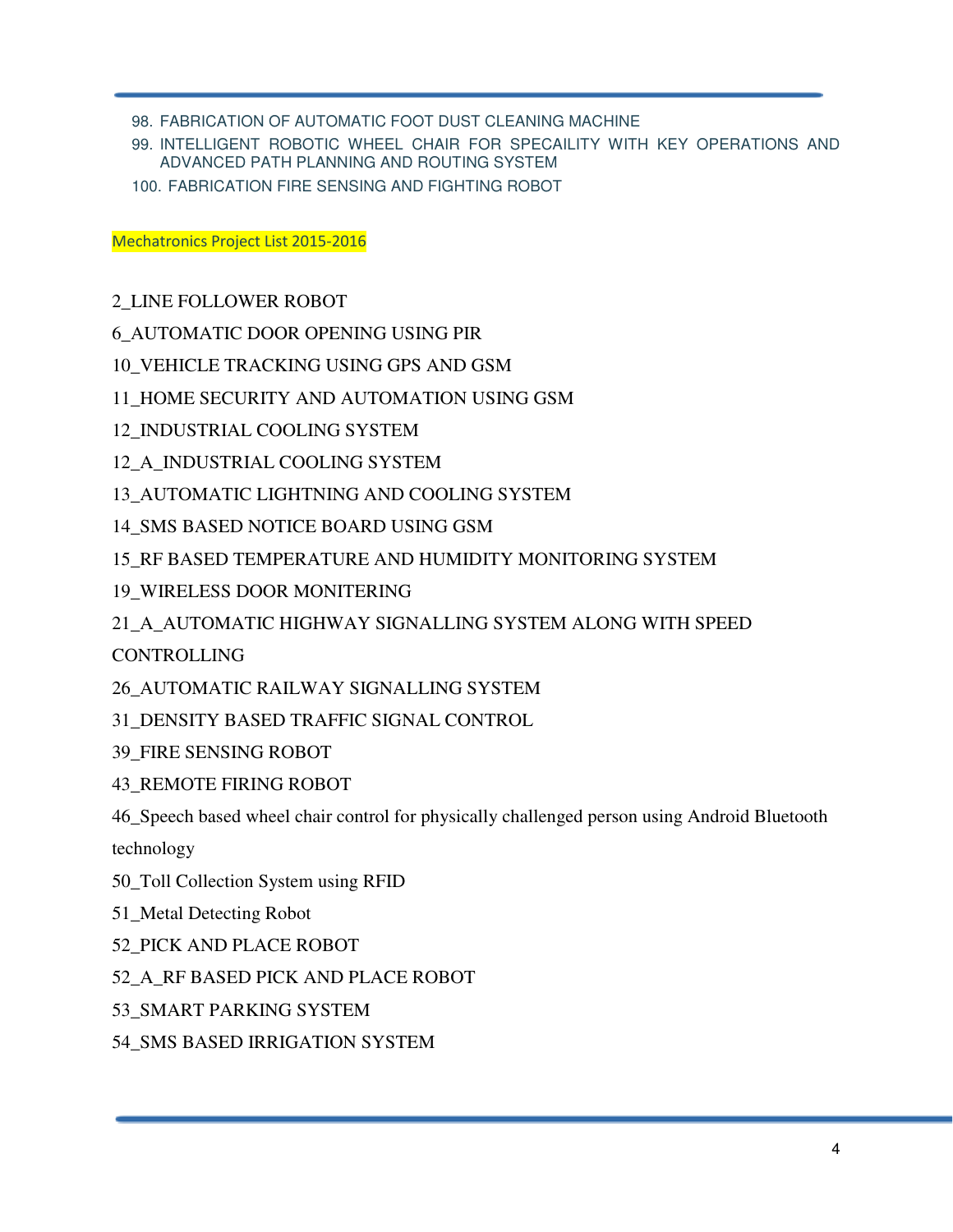54\_A**\_** SOLAR POWERED WATER PUMP WITH SMS ALERT FOR IRRIGATION

**SYSTEM** 

62\_FIRE SENSING ROBOT WITH RF AND ALARM

84\_STREET LIGHT POWER SAVER

87\_SEEDING AGRICULTURE ROBOT

99\_VEHICLE CONTROL UNDER DRIVER FATIGUE

100\_AUTOMATIC DRUCKEN DRIVE AVOIDING SYSTEM

101\_IR BASED TOUCH AND GO NEAR TOLLGATE

110\_ Embedded LAND ROVER with Sensor Interface with ZigBee Technology

117\_INTELLIGENT AMBULANCE FOR CITY TRAFFIC

118\_A\_ Industrial Automation for Mobile Device using Bluetooth Technology

122\_HITECH JAIL

126\_AUTOMATIC RAILWAY GATE CONTROL USING STEPPER MOTOR

126\_A\_ AUTOMATIC RAILWAY GATE CONTROLLER DEPENDS ON TRAIN SPEED

141\_AUTOMATED CAR PARKING USING ULTRASONIC SENSOR

147 PC CONTROLLED ROBOT

149\_AUTOMATED PARKING GATE CONTROL USING IR

155\_ULTRASONIC BASED DEFENCE SECURITY SYSTEM

157\_RF BASED ROBOT CONTROL WITH TEMPERATURE ALERT

157 RF controlled vehicle for disabled people with obstacle  $&$  fire detection

158\_IR BASED OBSTACLE DETECTION ROBOT

159 FREE MOVING ROBOT WITH FRONT & BACK IR OBSTACLE

DETECTOR173\_INDUSTRIAL BATCH COUNTER FOR PACKING AUTOMATION

184\_AUTOMATIC SPEED BREAKING SYSTEMS FOR VEHICLES

185\_Head movement based wireless communication with speech alert for Paralyzed Person

198 FUEL INDICATION & PETROL BUNK DETECTOR

243 GSM based airport automation

244\_PICK & PLACE ROBOT WITH FIRE SENSING

275\_ZIGBEE\_BASED\_INDUCTION\_MOTOR\_speed\_control

276\_GSM Based Industrial Disaster Intimation Control System (GIDICS)